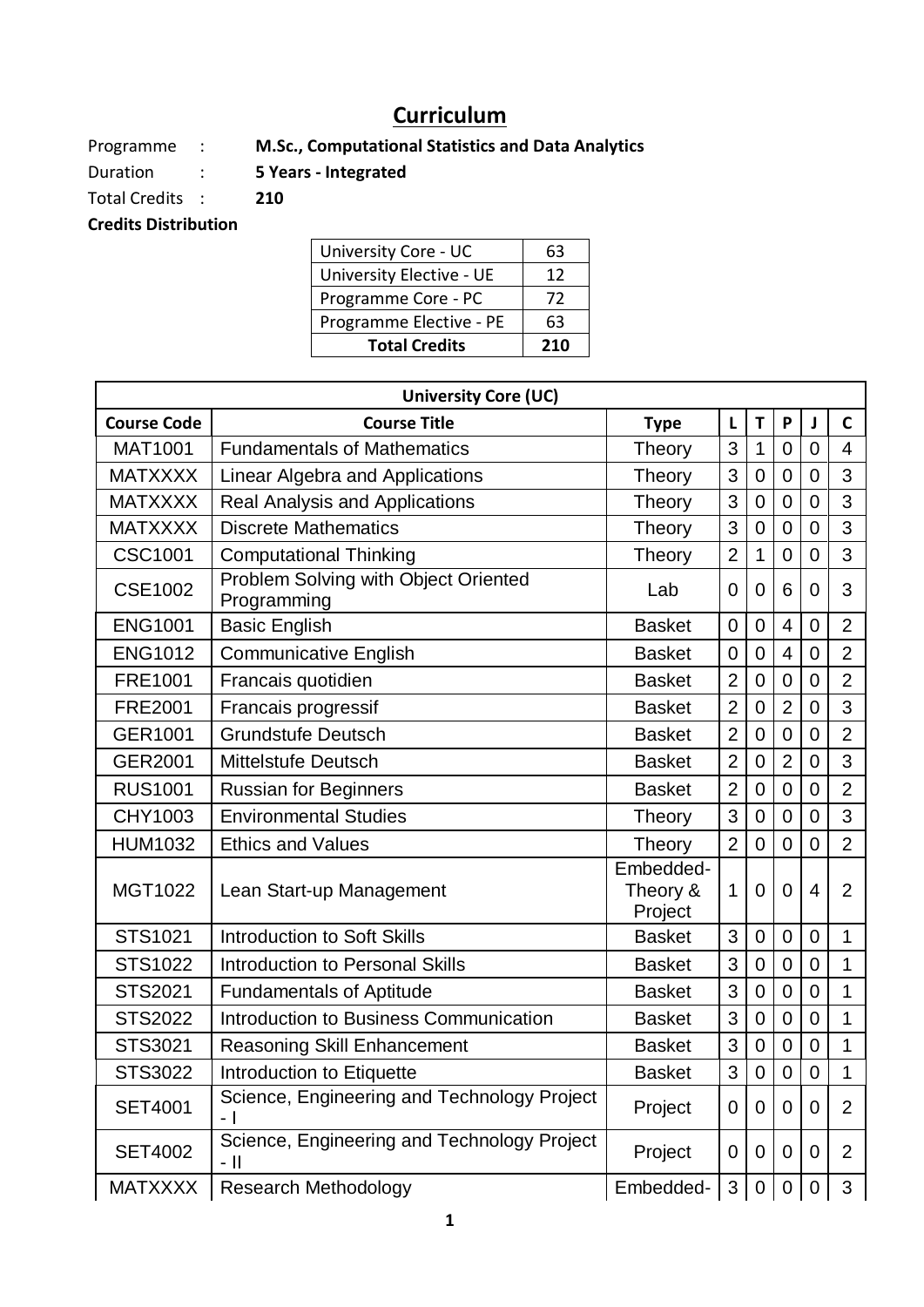|                |                                     | Theory &<br>Project |  |  |    |
|----------------|-------------------------------------|---------------------|--|--|----|
|                | MATXXXX   Comprehensive Examination | Project             |  |  |    |
| <b>MATXXXX</b> | <b>Master Thesis</b>                | Project             |  |  |    |
|                | <b>Total Credits</b>                |                     |  |  | 81 |

| <b>University Elective (UE)</b> |                                                |                                       |                |   |                |                |    |  |
|---------------------------------|------------------------------------------------|---------------------------------------|----------------|---|----------------|----------------|----|--|
| <b>Course</b><br>Code           | <b>Course Title</b>                            | <b>Type</b>                           | L              | т | P              | J              |    |  |
| CSE5001                         | Algorithms: Design and Implementation          | Embedded-<br>Theory &<br>Lab          | $\overline{2}$ | 0 | $\overline{2}$ | 0              | 3  |  |
| <b>ITE6013</b>                  | <b>Big Data Analytics</b>                      | Embedded-<br>Theory &<br>Project      | 3              | 0 | $\overline{0}$ | 4              | 4  |  |
| <b>CSE5003</b>                  | Database Systems: Design and<br>Implementation | Embedded-<br>Theory, Lab<br>& Project | $\overline{2}$ | 0 | $\overline{2}$ | 4              | 4  |  |
| <b>CSE6005</b>                  | <b>Machine Learning</b>                        | Embedded-<br>Theory, Lab<br>& Project | $\overline{2}$ | 0 | $\overline{2}$ | $\overline{4}$ | 4  |  |
|                                 | <b>Total Credits</b>                           |                                       |                |   |                |                | 15 |  |

| <b>Programme Core (PC)</b> |                                                            |                               |                |                |                |             |                |  |  |
|----------------------------|------------------------------------------------------------|-------------------------------|----------------|----------------|----------------|-------------|----------------|--|--|
| <b>Course</b><br>Code      | <b>Course Title</b>                                        | <b>Type</b>                   | L              | Т              | P              |             | C              |  |  |
| <b>MATXXXX</b>             | <b>Fundamentals of Statistics</b>                          | Embedded-<br>Theory & Lab     | 3              | $\mathbf 0$    | 2              | $\Omega$    | 4              |  |  |
| <b>MATXXXX</b>             | Probability and Random Variables                           | Theory                        | 3              | $\overline{2}$ | 0              | 0           | 4              |  |  |
| <b>MATXXXX</b>             | <b>Basic Statistical Methods</b>                           | Theory                        | 3              | $\overline{2}$ | $\overline{0}$ | $\mathbf 0$ | $\overline{4}$ |  |  |
| <b>MATXXXX</b>             | Distribution Theory                                        | Embedded-<br>Theory & Lab     |                | 0              | 2              | 0           | 4              |  |  |
| <b>MATXXXX</b>             | <b>Sampling Techniques</b>                                 | Theory                        | $\overline{2}$ | $\overline{2}$ | $\Omega$       | $\Omega$    | 3              |  |  |
| <b>MATXXXX</b>             | Theory of Estimation                                       | Theory                        | 3              | $\overline{2}$ | $\mathbf 0$    | $\mathbf 0$ | $\overline{4}$ |  |  |
| <b>MATXXXX</b>             | <b>Testing of Hypothesis</b>                               | Embedded-<br>Theory & Lab     |                | $\mathbf 0$    | 2              | $\Omega$    | 4              |  |  |
| <b>MATXXXX</b>             | <b>Regression Analysis and Predictive</b><br><b>Models</b> | Embedded-<br>Theory & Lab     | 3              | 0              | $\overline{2}$ | $\Omega$    | 4              |  |  |
| <b>MATXXXX</b>             | Design and Analysis of Experiments                         | Embedded-<br>Theory & Lab     | 3              | $\mathbf 0$    | $\overline{2}$ | $\Omega$    | 4              |  |  |
| <b>MATXXXX</b>             | <b>Operation Research</b>                                  | Embedded-<br>Theory & Project | 3              | $\mathbf 0$    | $\Omega$       | 4           | 4              |  |  |
| <b>MATXXXX</b>             | <b>Statistical Quality Control</b>                         | Embedded-                     | $\overline{2}$ | $\overline{2}$ | 0              | 4           | 4              |  |  |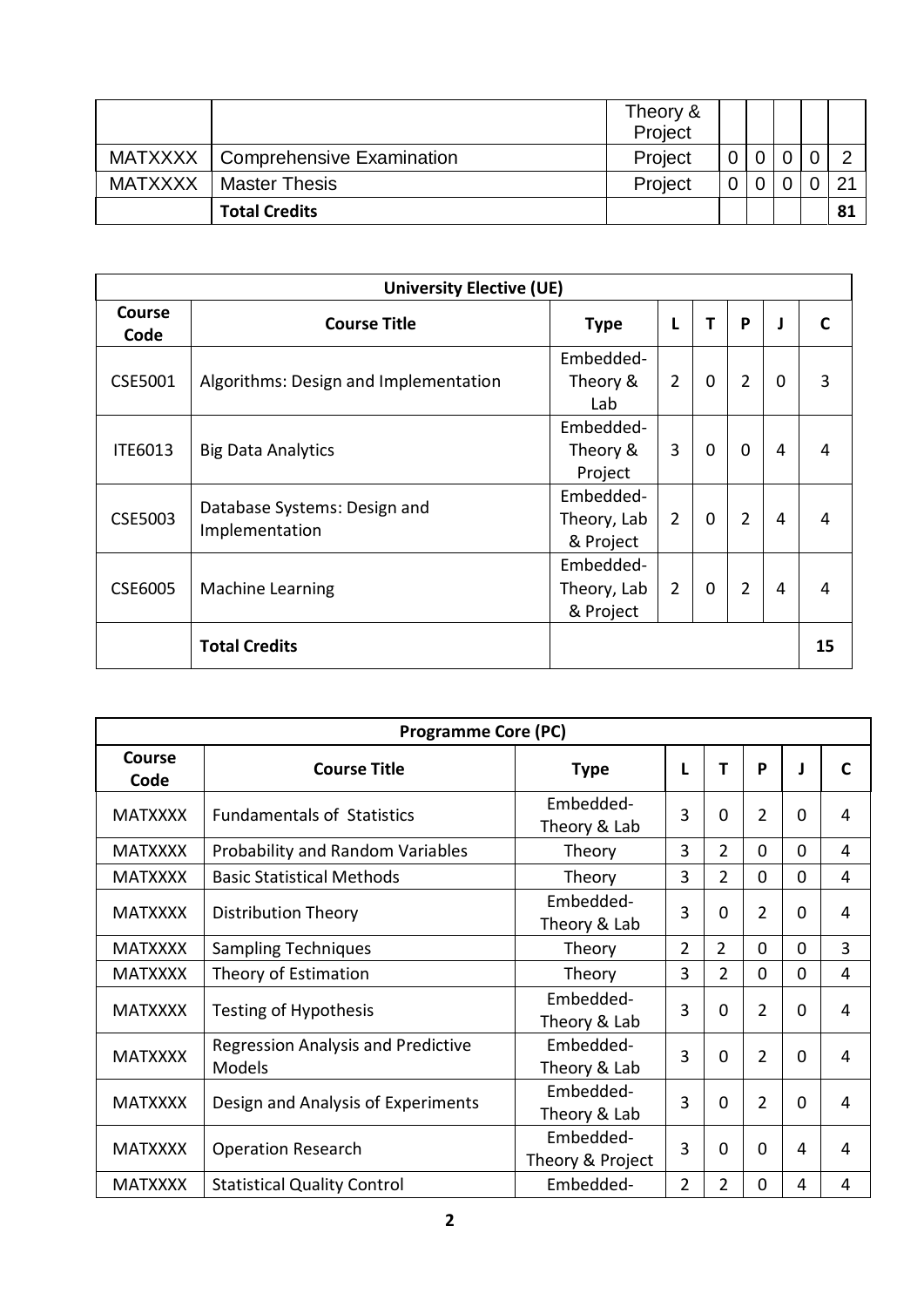|                |                                                     | Theory & Project |   |                |   |   |    |
|----------------|-----------------------------------------------------|------------------|---|----------------|---|---|----|
| <b>MATXXXX</b> | Time Series analysis and Forecasting                | Embedded-        | 3 | 0              | 2 | 0 | 4  |
|                |                                                     | Theory & Lab     |   |                |   |   |    |
|                |                                                     | Embedded-        | 3 | 0              | 2 | 0 | 4  |
|                | <b>MATXXXX</b><br><b>Multivariate Data Analysis</b> |                  |   |                |   |   |    |
| <b>MATXXXX</b> | <b>Stochastic Processes and Applications</b>        | Theory           | 3 | 2              | 0 | 0 | 4  |
|                | <b>Reliability Theory and Survival Analysis</b>     | Embedded-        | 3 | $\overline{0}$ | 2 |   |    |
| <b>MATXXXX</b> |                                                     | Theory & Lab     |   |                |   | 0 | 4  |
|                |                                                     | Embedded-        |   |                |   |   | 3  |
| <b>MATXXXX</b> | <b>Statistical Methods for Data Mining</b>          | Theory & Lab     | 2 | 0              | 2 | 0 |    |
| <b>MATXXXX</b> |                                                     | Embedded-        | 3 | 0              | 0 | 4 | 4  |
|                | Econometric Analysis                                | Theory & Project |   |                |   |   |    |
|                | <b>Total Credits</b>                                |                  |   |                |   |   | 72 |

|                    | <b>Programme Elective (PE)</b>        |                                       |                |                |                |                |                |  |  |
|--------------------|---------------------------------------|---------------------------------------|----------------|----------------|----------------|----------------|----------------|--|--|
| <b>Course Code</b> | <b>Course Title</b>                   | <b>Type</b>                           | L              | T              | P              | J              | $\mathbf C$    |  |  |
| <b>MATXXXX</b>     | <b>Statistical Computing Lab - I</b>  | Embedded-<br>Theory, Lab<br>& Project | $\overline{2}$ | $\mathbf 0$    | $\overline{2}$ | 4              | 4              |  |  |
| <b>MATXXXX</b>     | <b>Statistical Computing Lab - II</b> | Embedded-<br>Theory, Lab<br>& Project | $\overline{2}$ | $\mathbf 0$    | $\overline{2}$ | $\overline{4}$ | 4              |  |  |
| <b>MATXXXX</b>     | Statistical Computing Lab - IIII      | Embedded-<br>Theory, Lab<br>& Project | $\overline{2}$ | $\mathbf 0$    | $\overline{2}$ | 4              | 4              |  |  |
| <b>MATXXXX</b>     | Statistical Computing Lab - IV        | Embedded-<br>Theory, Lab<br>& Project | $\overline{2}$ | $\mathbf{0}$   | $\overline{2}$ | 4              | 4              |  |  |
| <b>MATXXXX</b>     | Statistical Computing Lab - V         | Embedded-<br>Theory, Lab<br>& Project | $\overline{2}$ | $\mathbf 0$    | $\overline{2}$ | $\overline{4}$ | 4              |  |  |
| <b>MATXXXX</b>     | <b>Statistical Computing Lab - VI</b> | Embedded-<br>Theory, Lab<br>& Project | $\overline{2}$ | $\mathbf 0$    | $\overline{2}$ | $\overline{4}$ | 4              |  |  |
| <b>MATXXXX</b>     | Queuing Theory and Network Analysis   | Theory                                | 3              | $\overline{2}$ | $\mathbf 0$    | $\mathbf 0$    | 4              |  |  |
| <b>MATXXXX</b>     | Non-Parametric statistics             | Embedded-<br>Theory & Lab             | 3              | $\mathbf 0$    | $\overline{2}$ | $\mathbf 0$    | 4              |  |  |
| <b>MATXXXX</b>     | <b>Bio-statistics</b>                 | Embedded-<br>Theory & Lab             | 3              | $\mathbf 0$    | $\overline{2}$ | $\mathbf{0}$   | 4              |  |  |
| <b>MATXXXX</b>     | <b>Advanced Operation Research</b>    | Embedded-<br>Theory &<br>Project      | 3              | $\mathbf 0$    | $\mathbf 0$    | 4              | 4              |  |  |
| <b>MATXXXX</b>     | <b>Actuarial Statistics</b>           | Embedded-<br>Theory &<br>Project      | $\overline{2}$ | $\mathbf 0$    | $\mathbf 0$    | 4              | 3              |  |  |
| <b>MATXXXX</b>     | <b>Bayesian Inference</b>             | Theory                                | 3              | $\overline{2}$ | $\mathbf 0$    | $\mathbf 0$    | $\overline{4}$ |  |  |